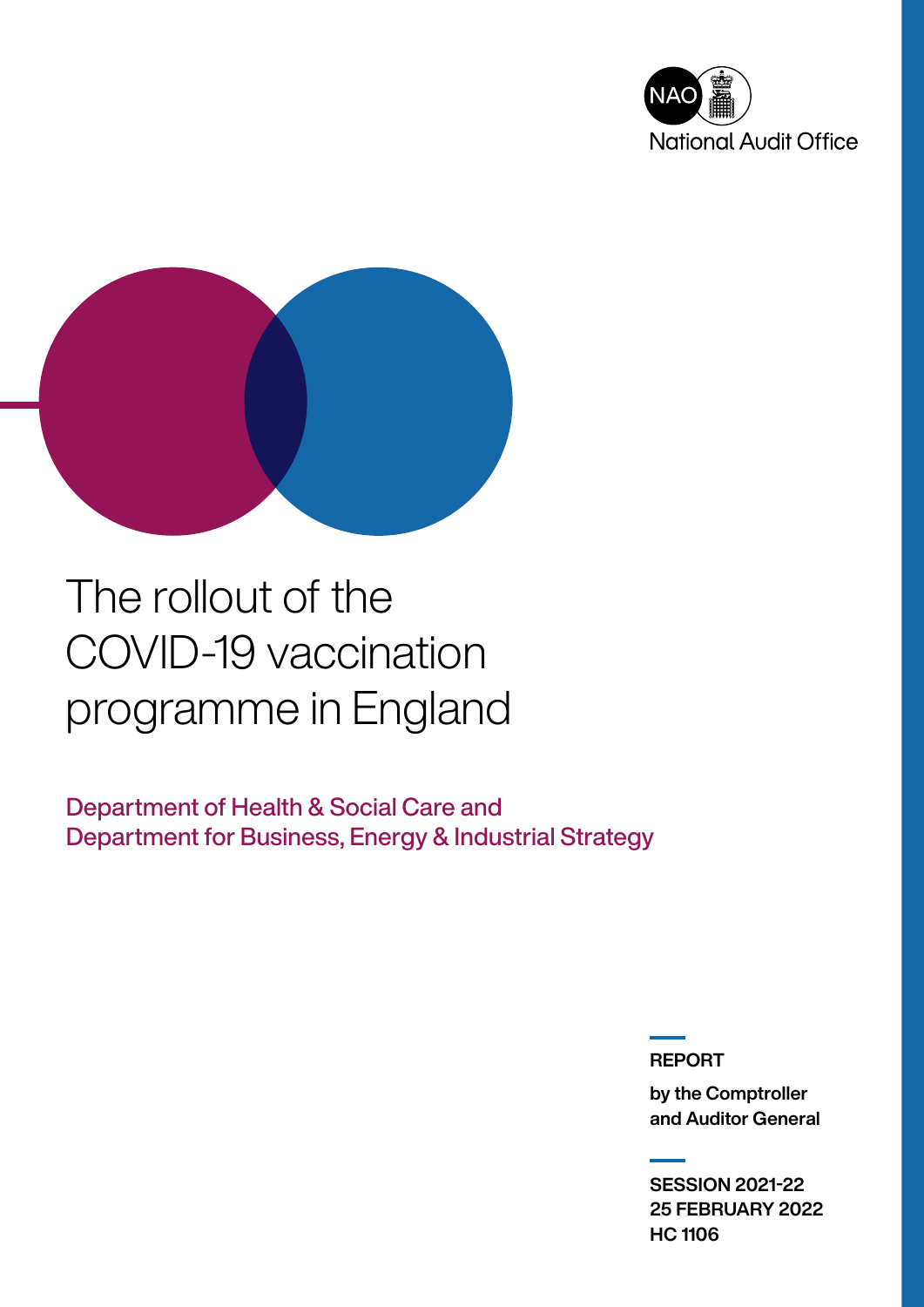### Key facts

# £5.6bn

total spending on the COVID-19 vaccine programme by the end of October 2021 (including procurement costs for the UK and deployment costs for England)

number of COVID-19 vaccine doses administered in England by the end of October 2021

87m

## 85%

proportion of people aged 18 and over in England who had received two doses of COVID-19 vaccine by the end of October 2021, compared with a planning assumption of 75%

| More than<br>340 million | number of doses of COVID-19 vaccine the UK had contracted<br>or agreed to purchase by the end of October 2021, for delivery<br>by the end of 2022                                                                          |
|--------------------------|----------------------------------------------------------------------------------------------------------------------------------------------------------------------------------------------------------------------------|
| 71%                      | percentage of COVID-19 vaccinations administered by GPs<br>and community pharmacies up to the end of October 2021,<br>against an initial planning assumption of 56%                                                        |
| £2.9 billion             | total spent to purchase COVID-19 vaccines for the UK up to<br>the end of October 2021, out of a total spend of £3.3 billion by<br>the Vaccine Taskforce                                                                    |
| £2.2 billion             | total spent on COVID-19 vaccine distribution and deployment<br>in England to the end of October 2021                                                                                                                       |
| 4.0%                     | estimated percentage of COVID-19 vaccine doses damaged or<br>not used in England ('wastage') up to the end of October 2021,<br>against a planning assumption of 15%-20%                                                    |
| 48%-86%                  | range in percentage of adults vaccinated with two doses by<br>ethnic group at the end of October 2021 (48% for people of<br>Chinese origin up to 86% for people of White British origin)                                   |
| £8.3 billion             | total funding available for the COVID-19 vaccination<br>programme up to the end of March 2022, consisting of<br>£4.6 billion for the Taskforce, primarily to purchase vaccines,<br>and £3.7 billion for vaccine deployment |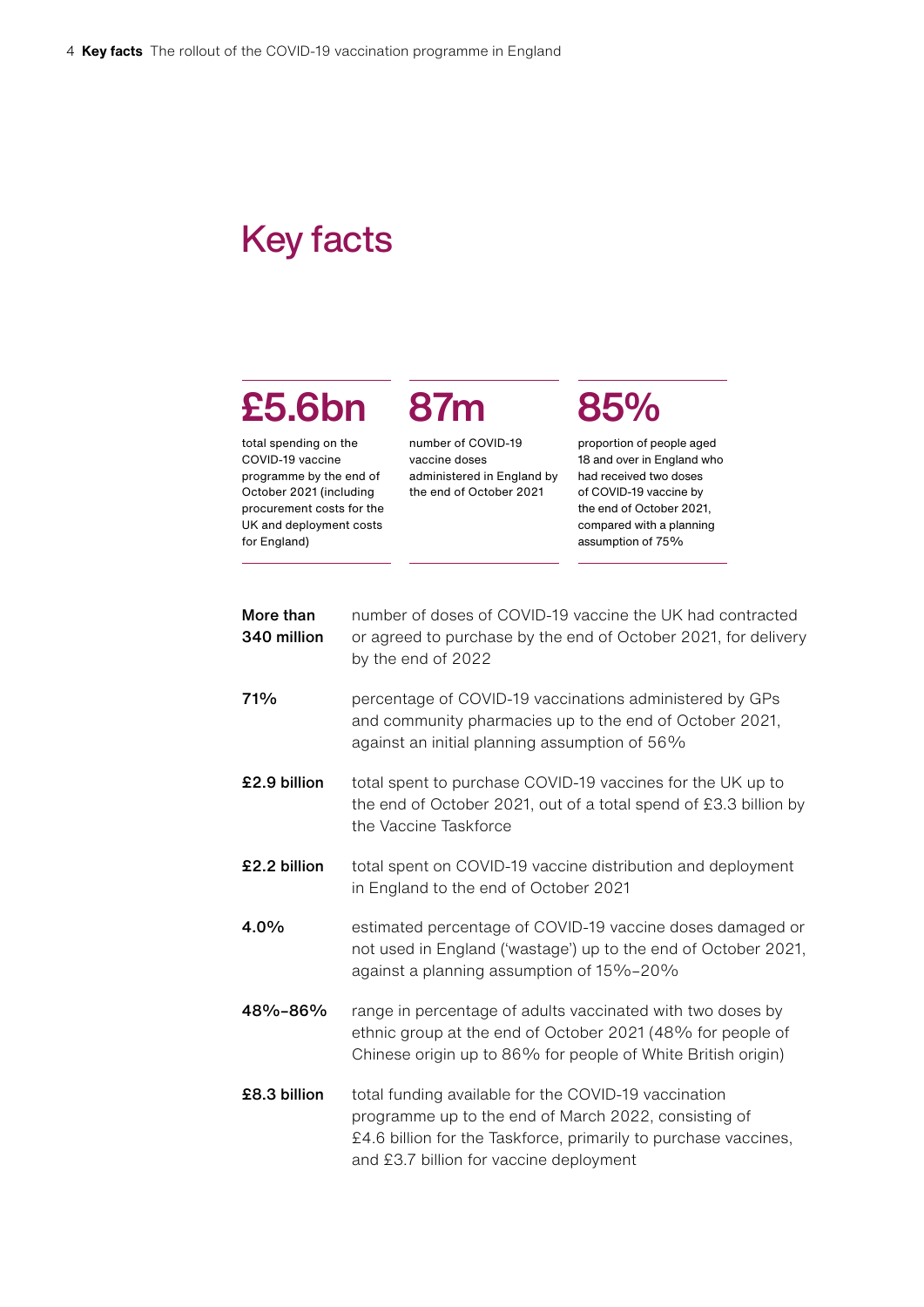### **Summary**

#### Introduction

1 COVID-19 vaccines first became available at the end of 2020. Since then, vaccination has been central to the government's pandemic response. The UK Health Security Agency (UKHSA) estimated that by the end of September 2021, vaccinations may have averted as many as 128,000 deaths and 262,000 hospitalisations by September 2021.

2 A number of national and local bodies have been involved in the COVID-19 vaccine programme (the programme) as follows:

- The Vaccine Taskforce (the Taskforce), created in April 2020, one of whose objectives is to secure vaccine supplies for the UK.
- Initially, the Taskforce delivered its responsibilities on behalf of the Department for Business, Energy & Industrial Strategy (BEIS). From August 2021, the Department of Health & Social Care (DHSC) assumed accountability for Taskforce activities relating to procurement, clinical testing and development. DHSC is also responsible for planning how to administer the vaccine to the public in England.
- NHS England and NHS Improvement (NHSE&I) leads on operational delivery of COVID-19 vaccinations in England. It has worked with Public Health England (PHE) on vaccine supply, storage and distribution within England. From October 2021, PHE's responsibilities transferred to the new UKHSA.
- A range of local healthcare providers NHS hospitals, GPs and community pharmacies – have administered vaccines in their own premises and other settings including dedicated vaccination centres.

**3** In implementing the programme, the government has followed advice from the Joint Committee on Vaccination and Immunisation (JCVI) and the Chief Medical Officers. This advice determines who is eligible and should be prioritised for vaccination, and which vaccines can be given to which groups. As further evidence on the safety and effectiveness of the COVID-19 vaccines became available and the nature of the COVID-19 pandemic has changed over time, advice has continued to change and has often had to be implemented at extremely short notice. As with other vaccines, the Medicines and Healthcare products Regulatory Agency (MHRA) has to approve COVID-19 vaccines before they can be used and monitors safety after approval.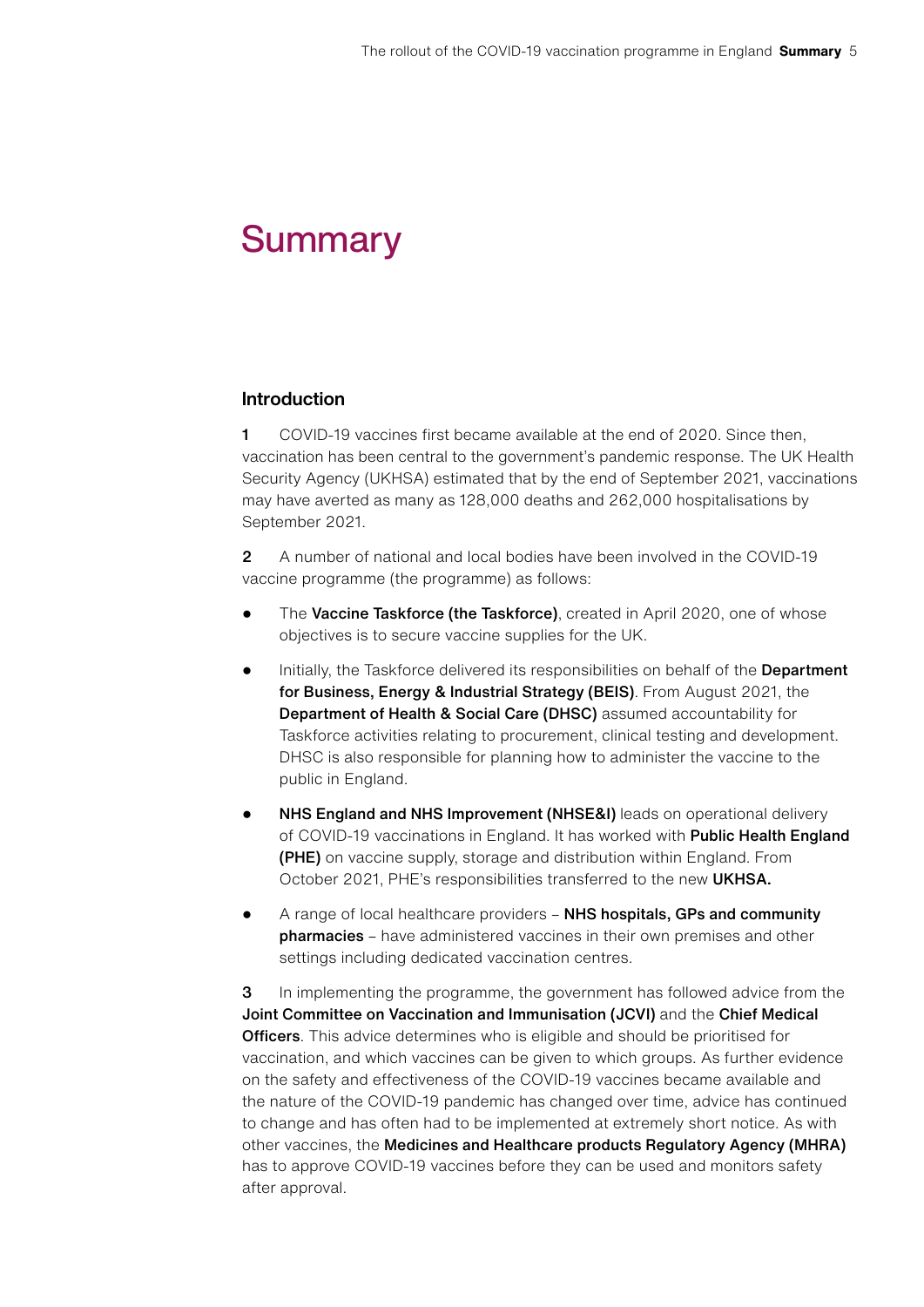#### Scope of this report

4 In December 2020, we published our *Investigation into preparations for potential COVID-19 vaccines*. At the time, the Taskforce had signed five contracts with vaccine suppliers and one vaccine had been approved for use. This report extends our examination up to the end of October 2021, by which time four vaccines had been approved for use and the rollout of first and second doses of COVID-19 vaccinations to adults had taken place. The programme had also commenced rollout of first doses to 12- to 17-year-olds, and booster vaccinations. Since October 2021, the programme has expanded further, including the broadening and acceleration of the booster programme and second doses for 12- to 17-year-olds.

5 This report evaluates the government's COVID-19 vaccine programme focusing on events up to the end of October 2021 and assessing whether the programme is well placed to meet its objectives in full. The report focuses on England, with the exception of procurement which the government has done on a UK-wide basis. We describe aspects of clinical advice, vaccine certification, the booster programme and some events after October 2021 but do not evaluate them in depth.

#### Key findings

The rollout of vaccinations to the public

6 The vaccine programme met stretching and unprecedented targets to offer two doses of COVID-19 vaccine to most adults in a short space of time. The government made public commitments to offer vaccines first to priority groups and then to the entire adult population of England. Up to July 2021, NHSE&I achieved all its major deployment targets, including offering a first vaccine dose to nine priority groups by 15 April and extending that offer to all adults by 19 July. The programme met its target to vaccinate two-thirds of all adults by 19 July. By the end of October, it had administered around 87 million doses, about six times the number in the previous annual flu vaccine programme (paragraphs 3.6 and 3.7).

7 Uptake has exceeded expectations and has been higher than for previous flu vaccination programmes. As the rollout began, Office for National Statistics surveys suggested that the large majority of people (84%) felt positively about being vaccinated. This figure had increased to 96% by June/July 2021. Vaccine uptake has exceeded NHSE&I's initial planning assumption that 75% of adults would take two doses. By the end of October 2021, 85% of adults had received two doses. Uptake of flu vaccines in the winter of 2019-20 in England was 72% for people aged 65 and over and 45% for people under 65 in a clinical risk group. Uptake in England also compared well with the other home nations and European Union countries: 85% received two doses compared with a range of 76% to 93% (paragraphs 3.5, 3.22 and 3.28).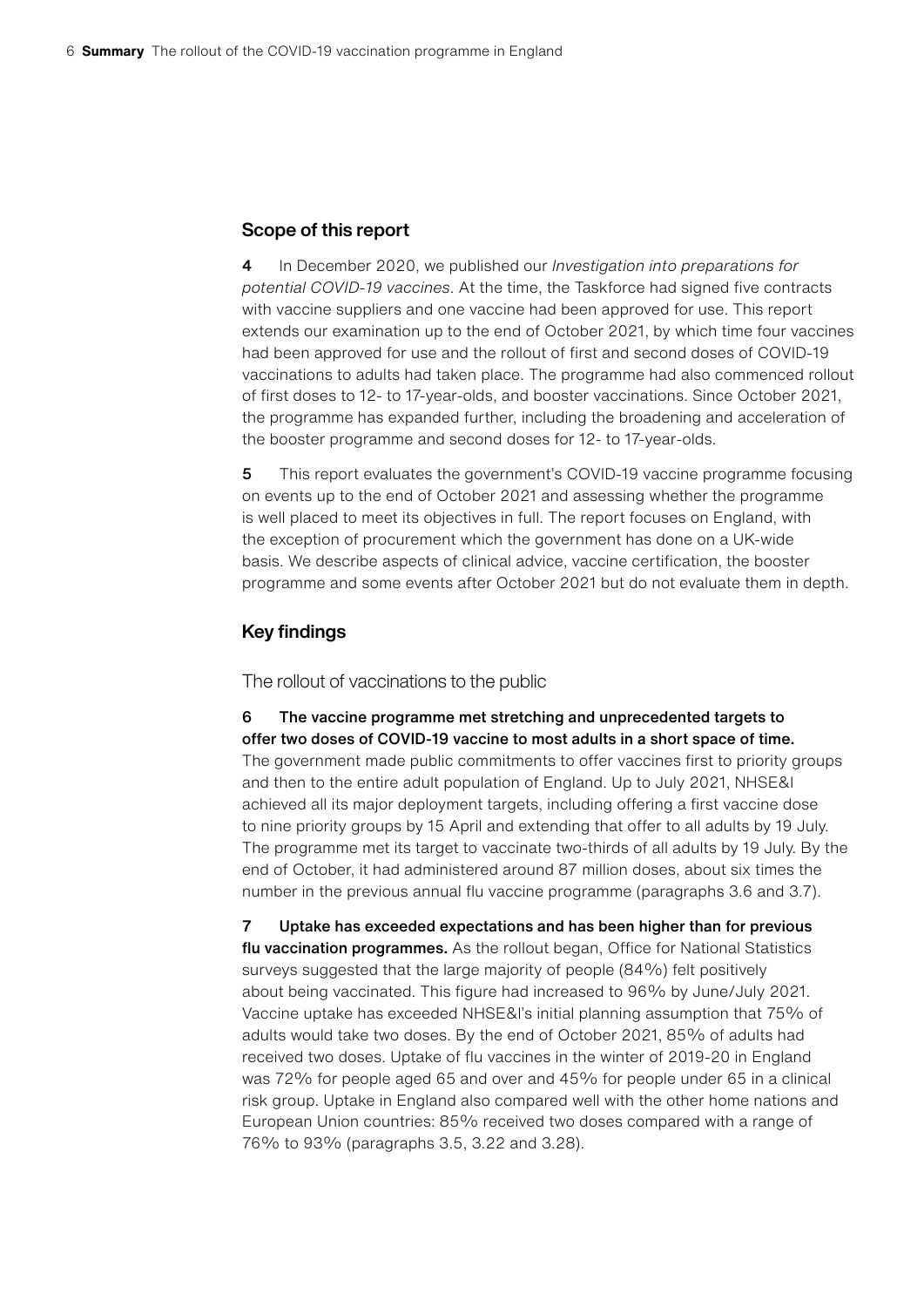8 Despite national and local efforts to address inequalities, lower vaccination rates persist in some groups. Uptake of COVID-19 vaccinations at the end of October 2021 remained substantially below the national average for:

- younger age groups, being lowest among those aged 18–24 (64%) and 25–29 (68%);
- particular ethnic minority groups, being lowest among adults of Chinese origin (48%), Black Caribbean origin (49%) and Black Other origin (49%), compared with 76% for all ethnic origins (this analysis does not adjust for age and uses a slightly different measure of uptake from the 85% referred to above); and
- expectant mothers (in October 2021, 29% of women giving birth had received at least two doses of COVID-19 vaccine).

Previous vaccination programmes have shown that uptake varies for different groups and in complex ways. The COVID-19 vaccine programme recognised the need for a range of approaches to address low uptake, including campaigns to increase confidence in vaccine safety, targeted materials for different communities, different routes to get vaccinated, and partnerships with community organisations. There are signs that some measures succeeded in improving uptake but the government has not yet identified how it can fully overcome persistent inequalities (paragraphs 3.22, 3.25 to 3.28 and Figure 22).

9 The programme has not met some later objectives, including one to vaccinate most 12- to 15-year-olds by late October 2021. The government decided to extend vaccination eligibility to 12- to 15-year-olds in the middle of September and originally planned to provide vaccines primarily through school-based immunisation services. However, there were a number of challenges to this rollout and by the end of October only 25% of the age group had been vaccinated. NHSE&I later broadened its offer to enable 12- to 15-year-olds to receive vaccines at other sites. By the end of January 2022, 58% had been vaccinated with one dose (paragraphs 3.7 and 3.8).

10 Overall, the programme has taken steps to make the vaccine convenient to access; GPs and community pharmacies have administered many more doses than originally planned. NHSE&I set up three main routes to access vaccines: GPs and community pharmacies (which it assumed would provide 56% of vaccinations); vaccination centres (which it assumed would provide 41%) and hospitals (for the remaining 3%). By the end of October, 71% of vaccines had been administered by GPs and community pharmacies, through a variety of local services and locations, and only 21% had been delivered at vaccination centres. In terms of delivery costs, dedicated vaccination centres have been the most expensive method at £34 per dose compared with £24 for GPs and community pharmacies. GPs and community pharmacies were the most popular delivery model for all priority groups although people aged under 65 were more likely than others to use dedicated vaccination centres (paragraphs 3.9 to 3.11).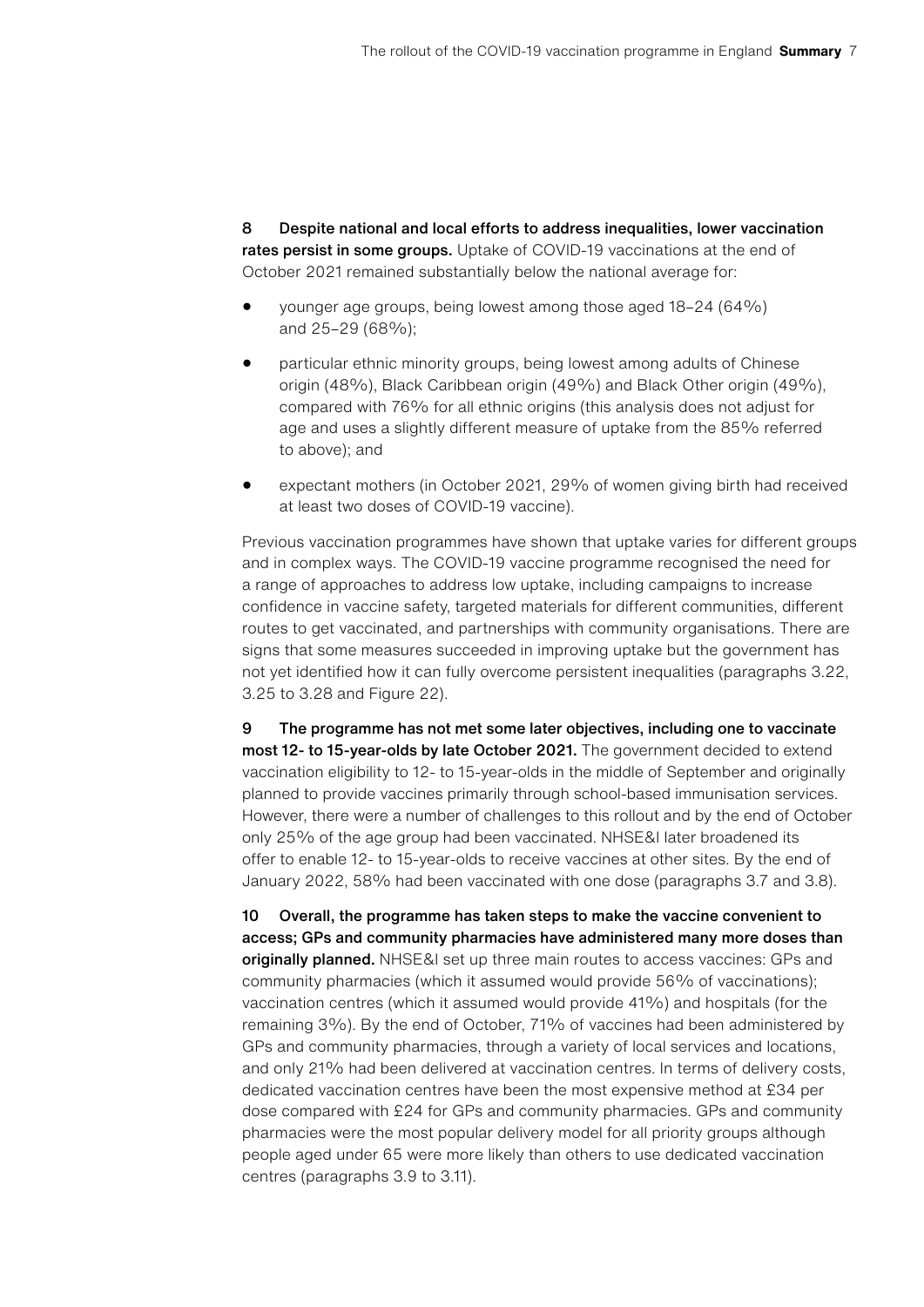11 A combination of existing staff, returning healthcare staff, newly trained vaccinators and volunteers have administered the vaccines. DHSC and NHSE&I anticipated that at its peak the programme would need 60,000 vaccinators and 65,000 non-clinical staff. They increased capacity by legislating to allow a wider range of individuals to give vaccinations and by recruiting clinical and non-clinical paid staff and volunteers. In our local case study interviews, we heard about the goodwill, flexibility and dedication needed to set up and run vaccination sites at such pace and scale. Staff accepted that the programme faced inherent uncertainties but there was frustration that important changes, for instance offering vaccines to 12- to 15-year-olds outside school, were sometimes announced in the media before NHSE&I had communicated them to local sites. NHSE&I told us that it was unable to communicate in advance with local sites owing to the confidential nature of the advice (paragraphs 3.13 and 3.17).

12 NHSE&I and NHS Digital (NHSD) created new digital tools to support the vaccine deployment, making effective use of imperfect existing data. The programme set up a national data system that allowed the NHS to identify, record and transmit patient vaccination data across the health and care system. NHSE&I also created central dashboards with detailed and real-time analysis of uptake and supply. These tools supported programme leaders to manage key programme risks and monitor divergence from central directions in local areas. Some priority groups (for example, the social care workforce and unpaid carers) were hard to identify from the main GP records but NHSE&I made creative use of multiple other data sources to improve identification. NHSE&I, working with NHSD, set up the national online booking system, which was primarily available for dedicated vaccination centres and community pharmacies. Our local case study areas had mixed views on how well this had facilitated access and supported their operations (paragraphs 3.18 to 3.21, 3.23 and 3.24).

Update on overall costs, procurement and supply

#### 13 Up to the end of October 2021, the programme had spent £5.6 billion out of total available funding of £8.3 billion for the two years to the end of March 2022.

- The £8.3 billon funding consists of £4.6 billion for the Taskforce, primarily to purchase vaccines, and £3.7 billion for vaccine deployment.
- The £5.6 billion expenditure comprises £3.3 billion by the Taskforce, of which £2.9 billion was to purchase vaccines, and £2.2 billion for vaccine deployment.
- Based on all UK agreements in place as at the end of October with six suppliers, we calculated that the average procurement cost per dose was £15.02 (including VAT), although this has varied between suppliers and over time as the market situation has changed.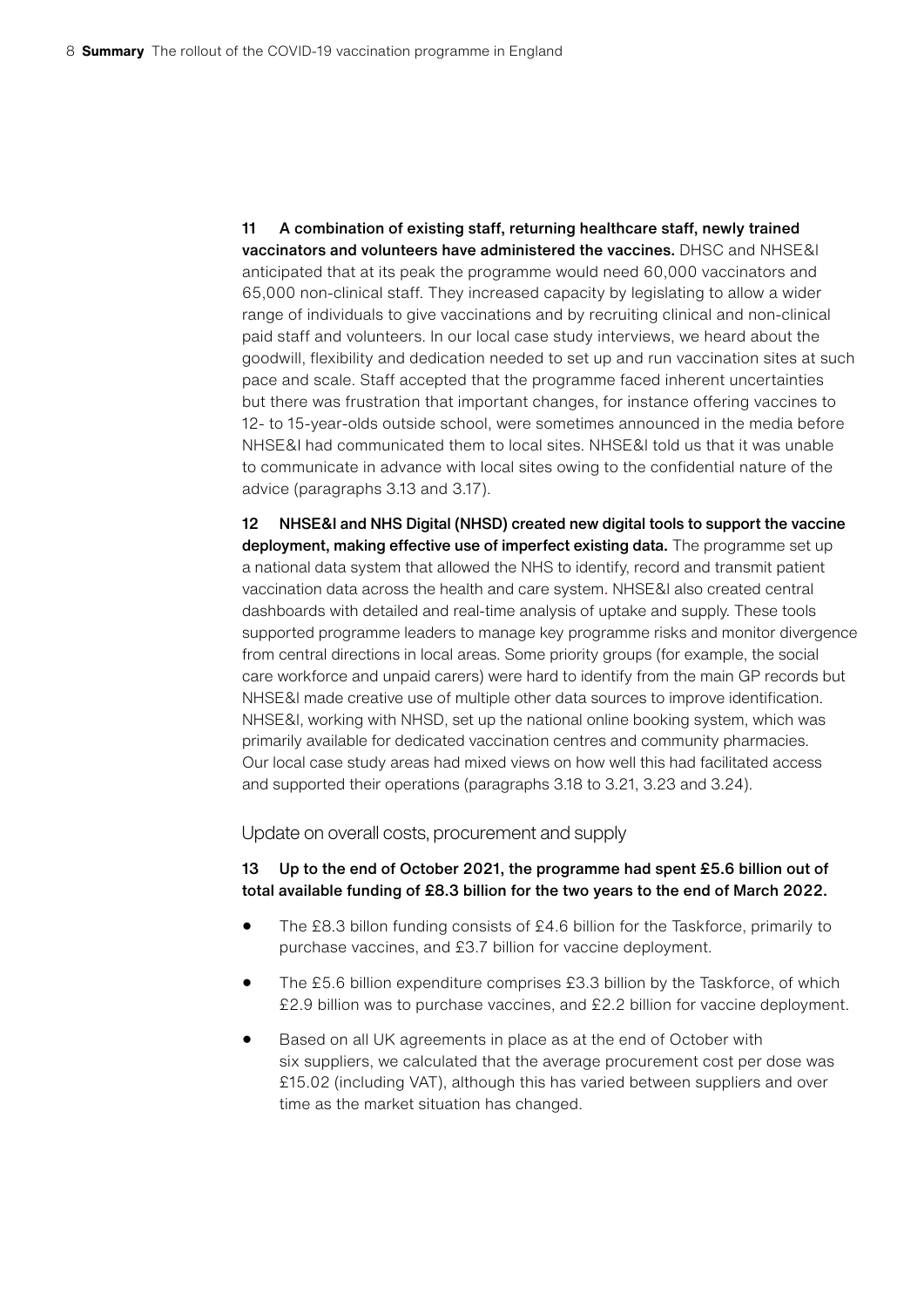• For the period up to the end of October, we calculated that the average deployment cost per dose administered was £25.70. (Due to the different types of doses covered, this cannot be added together with the average procurement cost above to produce an average total cost, and there are additional deployment costs, for example, the use of volunteers, that cannot be easily quantified.) (paragraphs 1.5 to 1.8).

14 By the end of October 2021, the Taskforce had contracts or agreements in place with six suppliers for more than 340 million doses of vaccine to be delivered to the UK by the end of 2022. This compares with around 357 million doses contracted for or agreed in principle at the time of our last report in December 2020. Up to the end of October 2021, 145.9 million doses had been supplied against the UK vaccine contracts, and the Taskforce had paid out £2.8 billion on vaccine procurement contracts. Including future commitments, total contract costs have increased from £3.7 billion to £5.8 billion. This implies a substantial increase in the procurement cost per dose. This reflects the fact that there is a larger share of the more expensive vaccines now approved for use in the October 2021 portfolio. The supply contracted for may ultimately exceed the UK's vaccination needs but this depends on how the pandemic and government policy evolve. To date, the Taskforce has used various methods to optimise national supply and reduce surpluses, including cancelling or rescheduling deliveries, international donations, and bilateral transfers with other countries (paragraphs 2.6, 2.7, 2.9, 2.10 and 2.19).

15 Up to the end of October 2021, there was an estimated total wastage of around 4.7 million doses, or 4.0% of total supply, in the vaccine programme in England; this included 1.9 million doses unused after changes to clinical advice about the AstraZeneca vaccine. Wastage can occur when vaccine is not handled in line with guidance (for instance, regarding refrigeration) or cannot be used before its expiry date. We estimated overall wastage for England at 4.0% of total supply, lower than the 15%–20% that the vaccine programme initially assumed: under 1% across the national distribution and storage chain and 4.5% locally. There was a particular challenge with expiring AstraZeneca doses after JCVI's recommendation that people under 40 should preferably not be offered it. Although the Taskforce, working with PHE and others, was able to avoid some wastage by redirecting 4.5 million AstraZeneca doses to other countries, vaccines already at local sites had to be destroyed in line with regulations. Approximately 1.9 million doses were written off. Local providers were allowed to transfer stock between one another: our local case study interviews highlighted the value of this, although three felt the process was too slow and bureaucratic (paragraphs 2.17 to 2.19).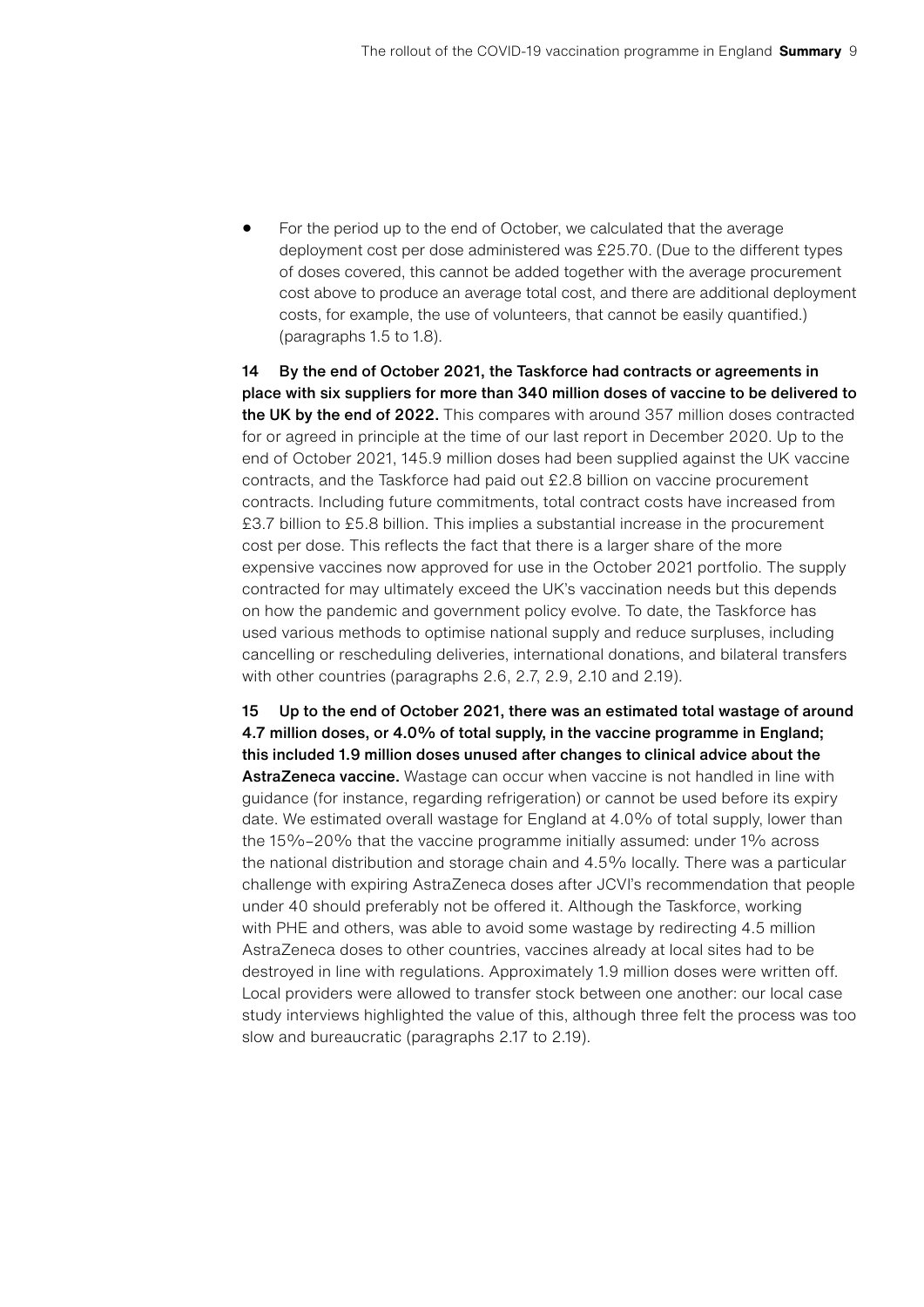#### Success factors and future risks

16 The COVID-19 vaccine rollout was the biggest vaccination programme in UK history. Those delivering it employed a number of successful approaches to achieve most of its objectives up to October 2021. In particular, we have noted the following that facilitated delivery at speed:

- Early and decisive action with a clear statement of the risks involved in different possible approaches.
- A conscious decision to pursue more than one solution, both in terms of vaccines and vaccination sites to provide flexibility and contingency.
- The adapting of existing processes to streamline vaccine development, procurement, approval and authorisation.
- Great clarity of purpose and priorities from the start of the vaccination rollout.
- A balance between central command-and-control and wider empowerment (particularly once it was acknowledged that GPs and pharmacies would play a bigger role than originally planned).
- Using existing infrastructure and expertise where possible, and identifying early on where new infrastructure was needed.
- The effective use of data to manage the programme closely and intervene quickly when problems emerged (paragraphs 1.16 to 1.17, 2.20 and 3.29 to 3.30).
- 17 There are considerable risks to the programme's continuing success.
- In the autumn of 2021, the programme expanded to include booster doses, first for some and then for all adults, and second doses for 12- to 17-year-olds. Following the emergence of the Omicron variant in winter 2021, new targets were set to offer all adults a booster by the end of December.These developments have meant the programme continuing to operate at a very high scale and pace and with significant complexity into a second year.
- There are still around 3.7 million unvaccinated adults who are unevenly spread throughout the population.
- Our assessment is that staffing remains a major risk, due to staff burnout, and the lack of surplus capacity in the healthcare system generally.
- In November 2021, the Taskforce signed contracts for 114 million more vaccine doses to be delivered in 2022 and 2023. This will provide flexibility to meet increases in demand and acquire new variants of vaccines, but the programme will have to manage carefully any resulting surpluses and the increased risk of wastage (paragraphs 2.7, 2.21 and 3.31 to 3.33).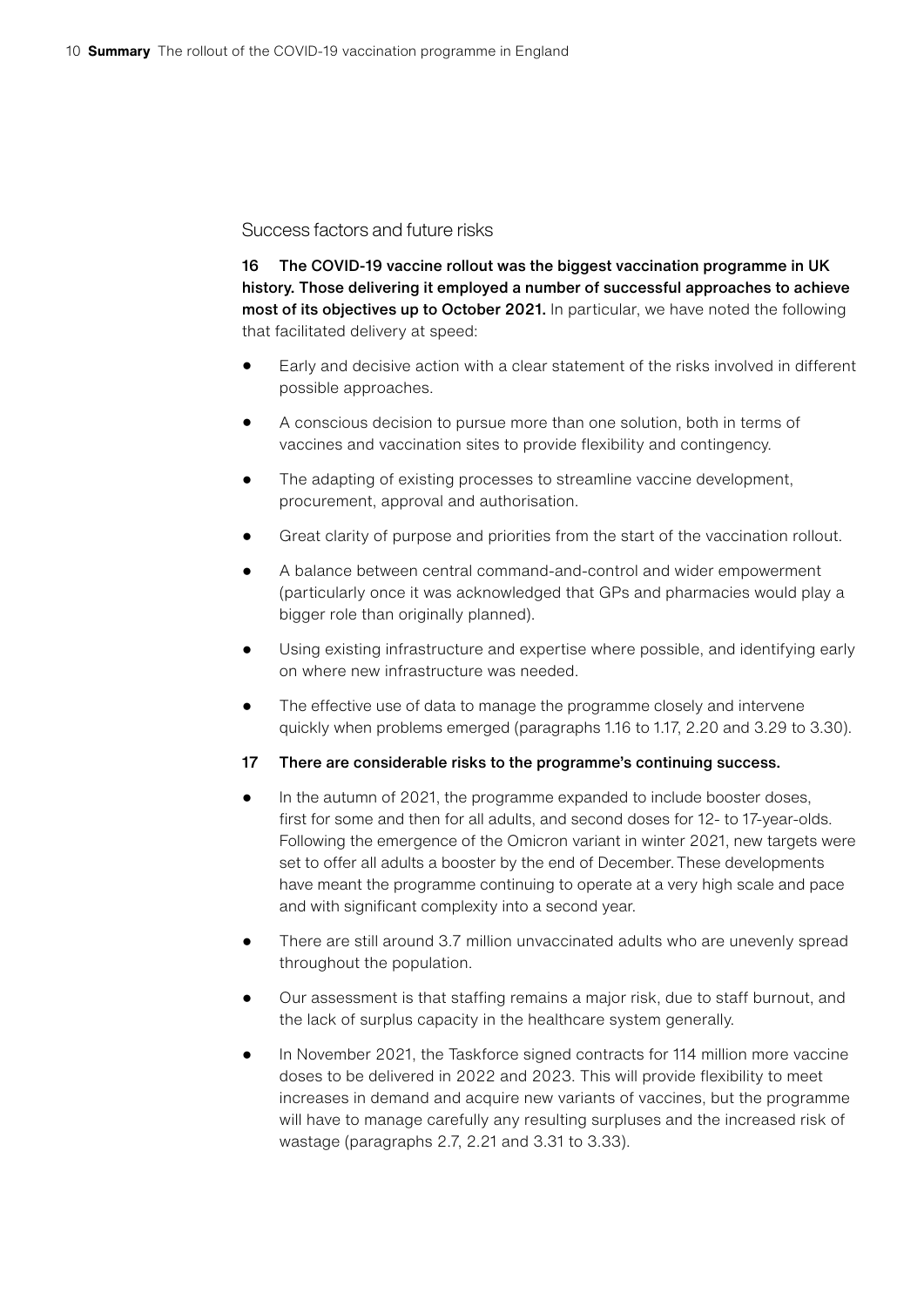18 Up to the end of 2021, DHSC, BEIS and other national bodies had not yet identified what a sustainable long-term model of regular COVID-19 vaccination would entail. Given the continuing significant uncertainties of the pandemic, at the end of 2021 DHSC still felt that it was too early to fix on a business-as-usual approach to COVID-19 vaccination but told us it was planning to address this in 2022. UKHSA noted that the emergency arrangements may not be best for long-term efficient working. In good time, DHSC and BEIS will need to consider the best long-term organisational structure for the new roles currently performed by the Taskforce and NHSE&I, alongside UKHSA's existing responsibilities, and how future costs and other resources may need to differ from the emergency response (paragraphs 1.18, 2.21 and 3.31).

#### Conclusion on value for money

19 Initiated in 2020, the vaccine programme has operated at unprecedented pace, scale and complexity, and in conditions of profound uncertainty, to achieve the pressing objectives of supporting the creation of vaccines, securing access to them, and administering them to the population as quickly as possible. It is through the collective efforts of many national and local public bodies, scientists, vaccine manufacturers, and individual staff and volunteers, as well as government's power as a coordinator and funder, that so many of the programme's objectives have been met and in some areas exceeded.

20 In our review, we saw many examples of good practice, including clarity of purpose and priorities, timely and data-driven decision-making, and a willingness to innovate and adapt where necessary balanced with the repurposing of existing infrastructure and expertise. National and local partners showed an ability to adapt quickly, for example the rapid shift to deliver more vaccinations through GPs and pharmacies. The evidence indicates that the programme has saved lives and reduced the incidence of serious illness and hospitalisation.

21 Given the unprecedented circumstances of the pandemic and the programme's achievements up to October 2021, we assess that it has provided value for money to date. By the end of October, the programme had spent £5.6 billion to achieve its objectives. Much about COVID-19, the vaccines market and the UK's future requirements remains unpredictable but far more is now known than in 2020. The programme needs to identify a clear path to a future sustainable model, securing the benefits of its many innovations and ensuring it has a full picture of costs and workforce requirements as it takes key decisions. It needs to challenge anew all elements of its cost base and adapt accordingly. Most importantly, it needs to maintain the high levels of vaccine uptake it has achieved among the general population and increase levels for groups where uptake still lags behind.